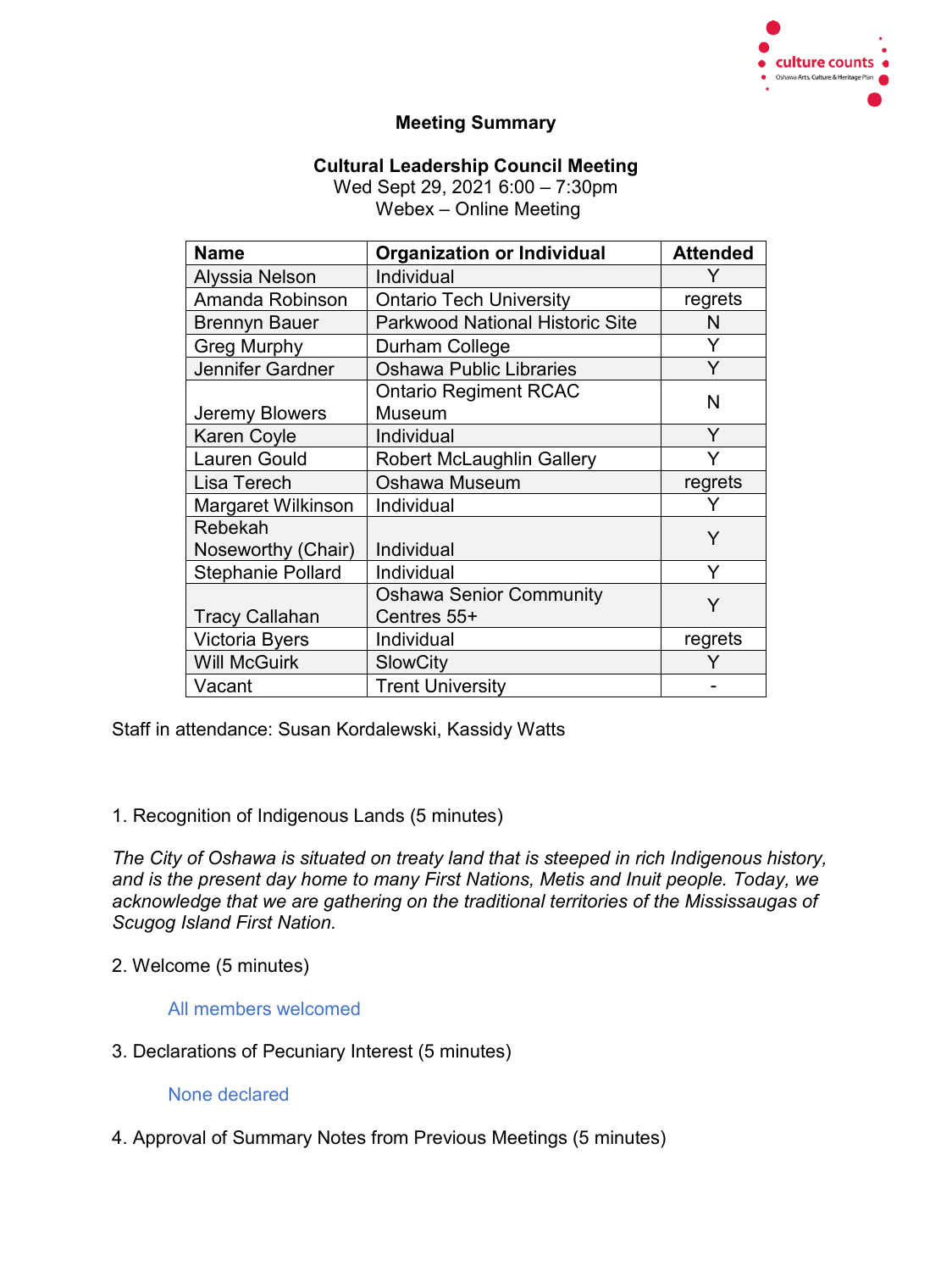

# May 26, 2021 and July 21, 2021 meeting minutes were approved

### 5. Committee Updates

#### • Public Art Task Force (5 minutes)

- Last meeting held Wed Sept 22

- Some member's terms are ending and there will be availability on the committee

- Stories of Diversity TeachingCity project is being revisited and will likely be presented in the ARC once it reopens

- AR TeachingCity project in collaboration w/ RMG is in development, it will activate the public sculptures in the RMG's collection

- Historic Mural Restoration – FIN-21-45 - staff received direction to consider this as part of the 2022 budget

- Someone from the Port Authority reached out about doing mural works near the port; we're waiting to hear more

#### • Community Centennial Committee (5 minutes)

- Last meeting held Tue Sept 28, and a number of sub-committees met as well over the last week

- A community Feedback Form will be circulated in the coming weeks, and will include the opportunity for the public say what they would like to see (ie public art/events) in celebration of Oshawa's  $100<sup>th</sup>$  year. The Form will include a prize draw for 100\$ to City recreation courses/fitness.

# 6. Staff Updates (10 minutes)

#### • [Culture Days](https://www.oshawa.ca/things-to-do/Culture-Days-Culture-Days-Open-House.asp)

- Public Art Map + Activities guide was launched. It offers a downtown art walk with art prompts to allow folks to engage creatively with public art

- Second drop of Activity Kits is planned for October 13th
- Art Contest submissions for any artwork created from the Public Art Map
- + Activities guide now open
- ARC Feasibility Study
	- Was delayed due to staff transitions but is resuming
- Culture Counts Newsletter
	- - [September edition](https://conta.cc/3lHjdqd) was sent Tuesday September 21st 2021
- • [2021 activeOshawa Fall Program Registration](https://register.oshawa.ca/OSHAWA/public/category/browse/PRFALL2021)
	- Arts courses have resumed; we are offering eight arts courses, which includes six visual arts and two performing arts
- • [Arts, Culture and Heritage Awards Programs](https://www.oshawa.ca/things-to-do/arts-culture-and-heritage-awards-programs.asp)
	- Nominations are open until February 14, 2022
- Additional updates

- New proposed City grants program is available for input; accepting feedback until noon on Thursday, October 7, 2021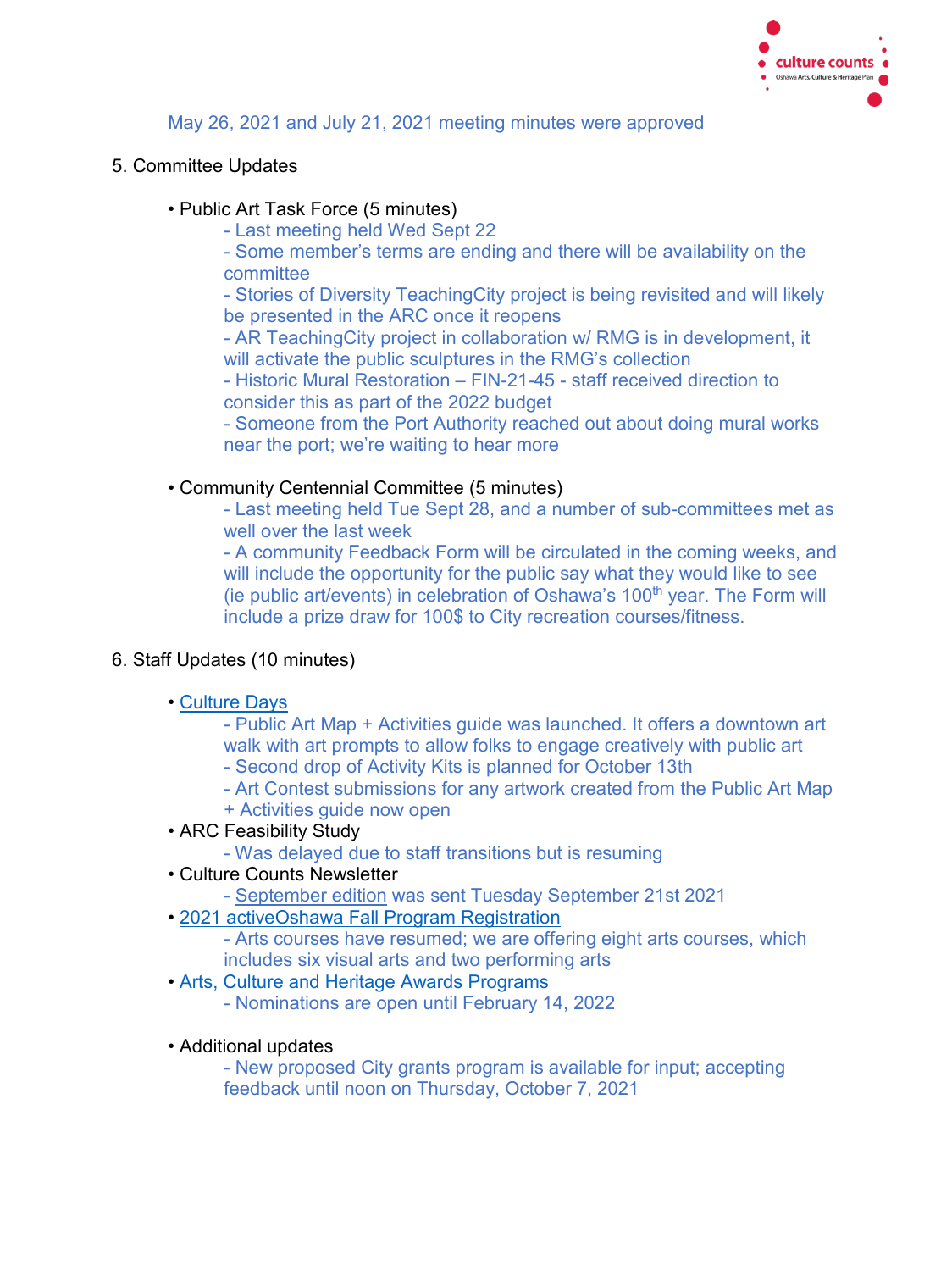

- Staff recommended that the current program be replaced with a new program that will have a specific arts culture events and arts culture and heritage grants - Public is asked to submit input on proposal before Oct 7 at

oshawa.ca/partnerships-and-grants

- Shannon Barill stepped down from the Committee

#### 7. Member Roundtable (20 minutes)

Marg, Alyssia and Stephanie- looking forward to in person events, and volunteering again.

Greg- DC working with RMG on a project with the Thomas Bouckley collectioncoming up in the winter photo students submitting work for collection displayearly 2022.

Jennifer- library partnered with other Durham/York libraries re. Indigenous authors, can found on the library website and OPL YouTube channel. Planning in person programs, starting to offer story times in person with a limited capacity. Culture chats are launching Oct 15 12pm.

Karen- OAA, planning second online holiday art sale Nov 1- Nov 30th artist registration open in 2 days. OAA is also looking for a place to use to start up in person drawing programs again.

Lauren- RMG Culture Chats launching but still confirming partners. RMG Opened new exhibition in September; will be open until February 2022. RMG will be opening Indigenous language exhibition in November. Permanent show *Journeys* closed for about 8 months for work and renovations at the RMG.

Tracy- OSCC has started fall hybrid classes in person/online. Art classes benefiting from this option.

Rebekah- Signs of life is continuing to go well, with expanding projects in Ajax. Durham farm connection to bridge communication to food security and farming in Durham.

Will- OMAs happened over the last month with live streams on YouTube. Hosted an in person event for nominees, presenters, and sponsors, which was successful. Slow city is doing a feature with taking photos of musicians. Wunderlit magazine did a feature with Dani Crosby students

#### 8. Other Business (5 minutes)

• CLC Members Term of Appointment

- There are eight members of the CLC whose terms are ending this year, including five who are at the end of Term 2. Recruitment for a new chair